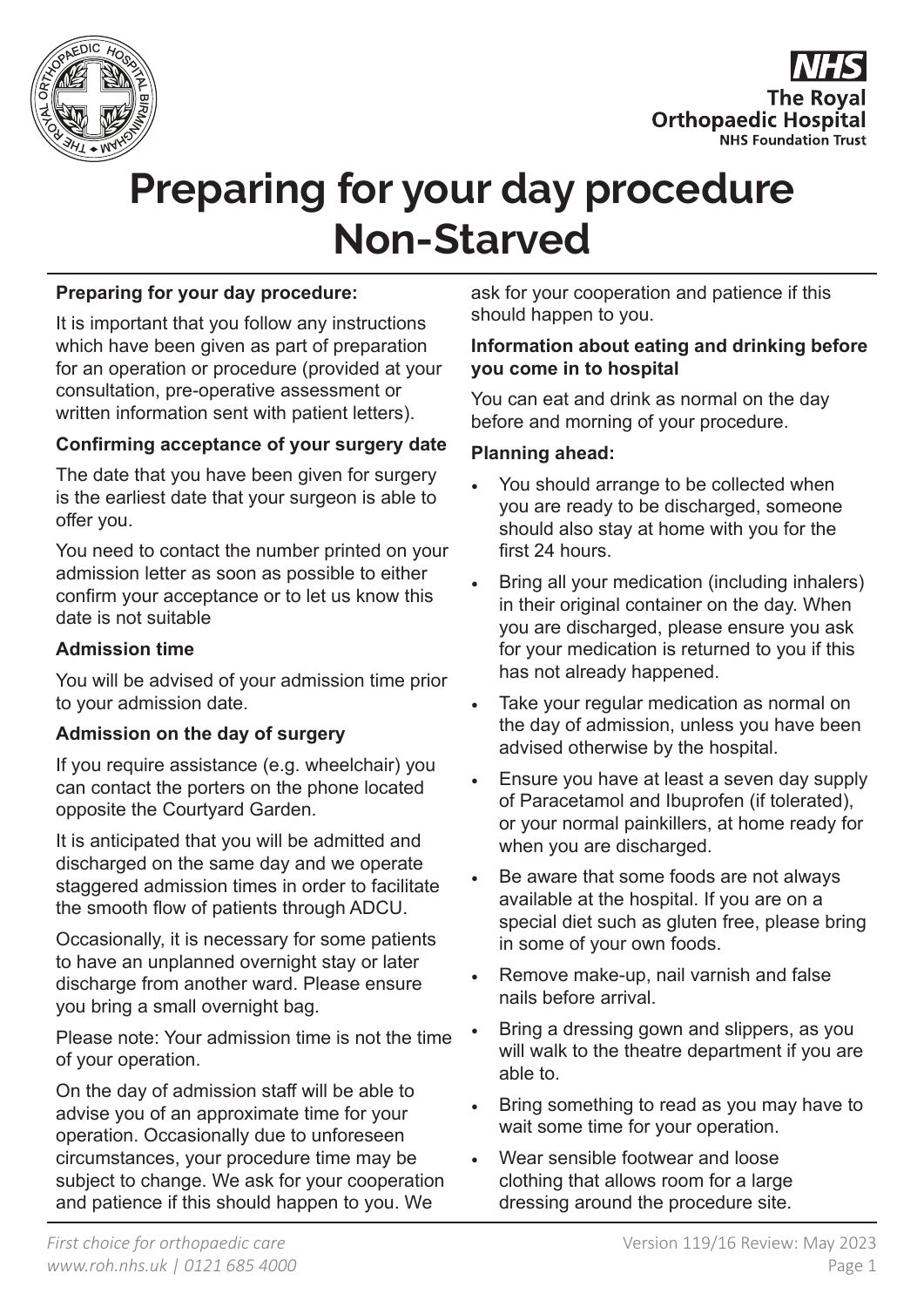

**The Roval Orthopaedic Hospital NHS Foundation Trust** 

# **Preparing for your day procedure (non-starved)**

- Try to refrain from smoking for at least 1 week before your operation.
- Remove all jewellery. Wedding rings may be left on unless your procedure is for that particular hand/arm.

Inform ADCU immediately on 0121 685 4080, if you have a cough, cold or other infection 7 to 10 days before your admission. Your procedure will only take place if you are fit and well.

### **Inform your Consultants Secretary (number on your letter) if:**

- You no longer require or want your operation.
- You are prescribed any antibiotics.
- You have any cuts, sores or damaged areas of skin.

# **Your property and valuable items**

Storage space is very limited in ADCU and on the ward. Your property will be kept at the bedside when you go to Theatre for your procedure, so please avoid bringing valuable items with you.

# **Lockable storage**

Lockable storage is available; please ask a member of staff who will assist you.

You are restricted to one item of hand baggage only (i.e a small holdall/sports bag). Your bag cannot exceed 60cm(L) x 40cm(W) x 30cm(H). A bag exceeding the dimensions quotes above, will not fit inside a secure locker.

# **Changing facilities**

Your privacy and dignity is very important to us. With this in mind, the unit has individual changing cubicles for you to use prior to your procedure. Staff will be available to support you and answer any questions that you might have.

# **Infection control**

You are encouraged to ask any member of staff

to clean their hands before touching you. Our Infection Control Team works alongside all staff to promote best practice, but there are some things you can do yourself to reduce the risk of infection to you and other patients.

- Eat a healthy balanced diet.
- Take a hot soapy bath or shower on the night before surgery and the morning of surgery including washing your hair.
- Clip your nails.
- Remove any nail polish from fingers and toes.
- Do not shave the area of surgery.
- Only bring in essential items with you so your bed space remains clear.
- There is a no flowers policy at the ROH.
- Always wear slippers or light shoes.
- Do not sit on another patient's bed or chair.

#### **Pain**

When you go home you will be given pain killers if you need them. Information on how to take your painkillers will also be given to you. If your need more pain killers after you have used these, you will need to see your GP who will discuss further pain relief with you.

# **Nutrition**

Having a varied and balanced diet is important pre and post surgery to aid with recovery and to reduce risks of complications. A good target is to aim for  $\frac{1}{4}$  of your plate being a protein source, ¼ complex carbohydrate (wholegrain rice, wholemeal bread, wholemeal pasta etc.) and ½ vegetables. When choosing meat protein sources, try to pick lean cuts and prepare products by grilling, baking or steaming rather than frying or roasting. Non-meat sources of protein include eggs, milk products, lentils, beans and tofu. It is also important to incorporate 5 portions of fruit and vegetables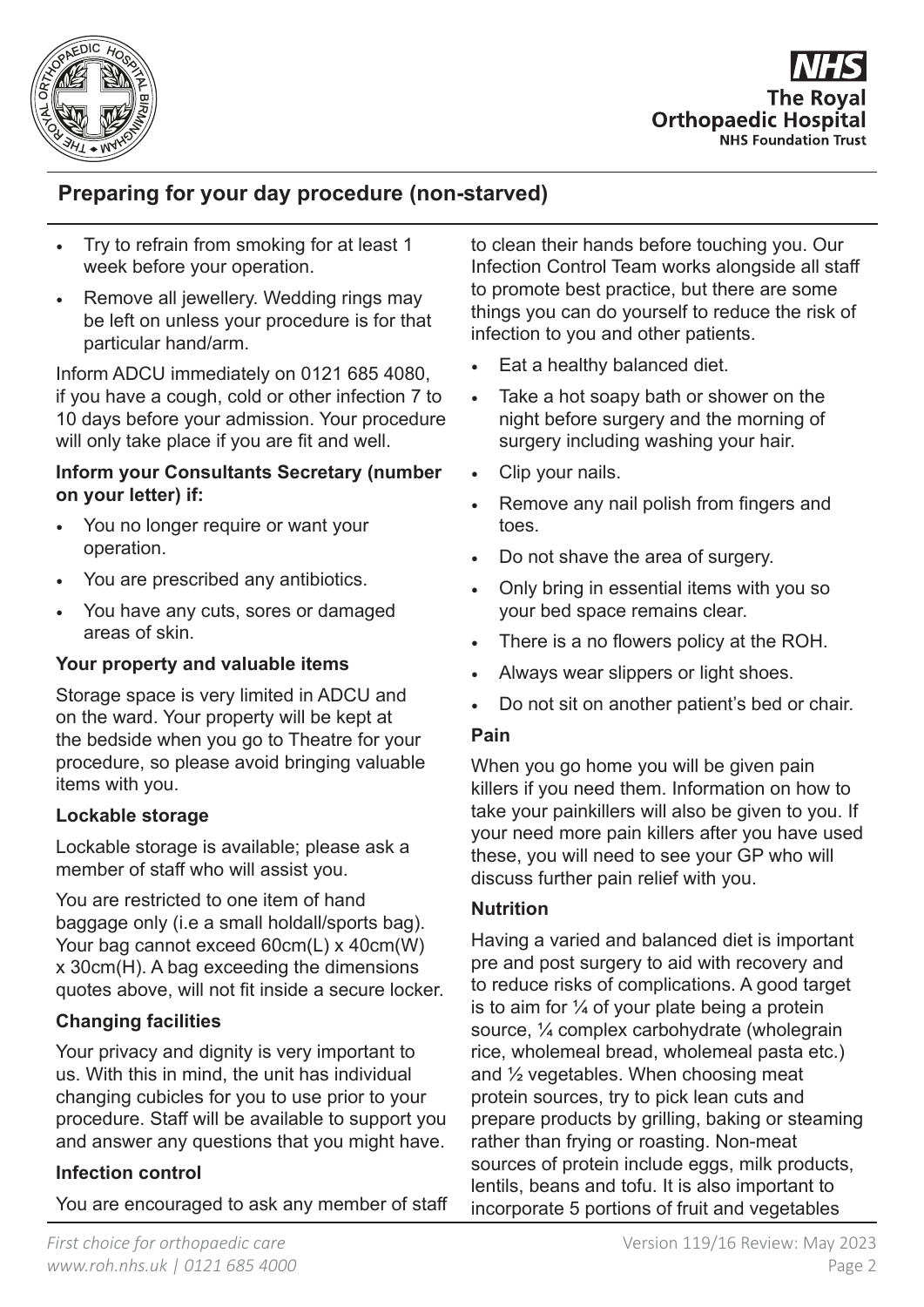

**The Roval Orthopaedic Hospital NHS Foundation Trust** 

# **Preparing for your day procedure (non-starved)**

per day into your diet as these provide essential vitamins, minerals and fibre required for wound healing and to help avoid complications such as constipation.

# **What are hospital-associated blood clots?**

A hospital-associated blood clot occurs inpatients when they are in hospital, and up to ninety days after a hospital admission.

There are two kinds:

1. Deep vein thrombosis (DVT): a DVT is a blood clot (also known as a thrombosis) that forms in a deep vein, most commonly in your leg or pelvis. It may cause no symptoms at all or cause swelling, redness and pain.

2. Pulmonary embolism (PE): If a clot becomes dislodged and passes through your blood vessels it can reach your lungs, this is called a PE.

Symptoms include coughing (with blood stained phlegm), chest pain and breathlessness. If left untreated a PE can lead to death. Health professionals use the term venous thromboembolism (VTE), to cover both DVT and PE. If you develop any of these symptoms either in hospital or after your go home, please get medical advice immediately.

# **Are blood clots common?**

Blood clots occur in the general population in about one in 1000 people every year. You may have heard about DVT in people who have been on an aeroplane, but you are much more likely to get a blood clot after going into hospital. In fact, about two thirds of all blood clots occur during or after a stay in hospital. Each patients risk is assessed on admission to hospital. If you are at risk, your doctor or nurse will talk with you about what will be done to offer you protection against clots.

# **Who is at risk?**

Any unwell adult admitted to hospital is at risk. Other examples of factors that put people at greater risk include:

- Having an operation
- A previous clot
- A recent diagnosis of cancer
- Certain 'sticky blood' conditions such as antiphospholipid syndrome or Factor V Leiden
- Being overweight
- Being immobile
- Oestrogen-containing contraceptives and hormone replacement
- Significant injury or trauma
- During and after pregnancy

# **What can be done to reduce my risk?**

Inflatable sleeves: You may be asked to wear calf or foot pumps; special inflatable sleeves around your legs or feet while you are in bed or sat still in a chair. These will inflate automatically and provide pressure at regular intervals, increasing blood flow out of your legs.

Stockings: In hospital, you might be measured and fitted with anti-embolism stockings for your legs. You should be shown how to wear them and told to report any new pain or discomfort in your feet or legs. You should remove your stockings for a short time every day so that you can have a wash and check for any skin problems.

Blood thinners: Most patients at risk will be prescribed a small dose of an anticoagulant (blood thinner). These reduce the chance of having a blood clot by thinning your blood slightly. If you need to take these medicines when you leave hospital, you will be told how long to take them for. The blood thinner most